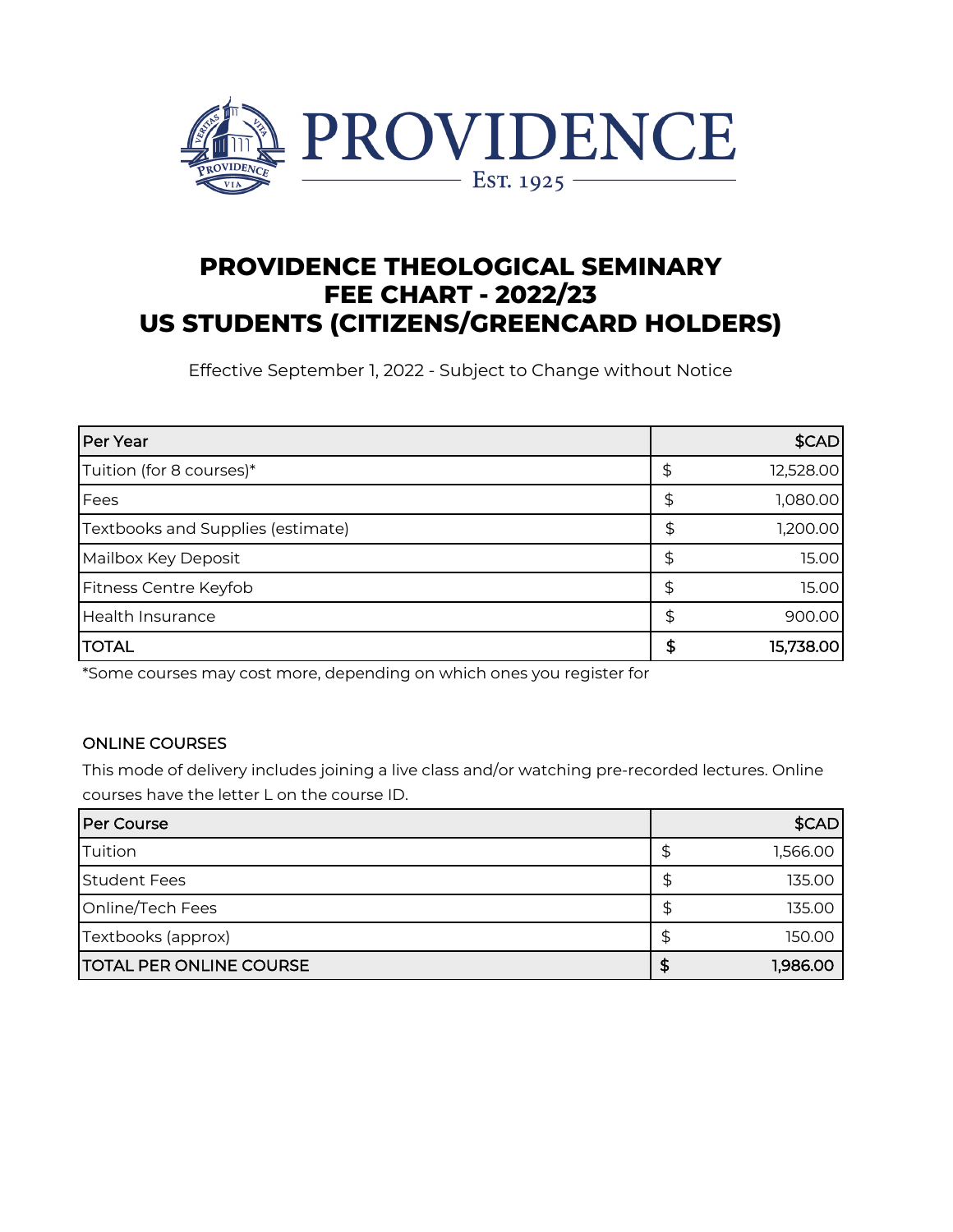## HYBRID COURSES

This mode of delivery includes joining a live class and attending a 3-day in-person session either in Otterburne or at another location

| Per Course          |   | \$CAD    |
|---------------------|---|----------|
| Tuition             | Œ | 1,566.00 |
| <b>Student Fees</b> | Œ | 135.00   |
| Online/Tech Fees    |   | 135.00   |
| Textbooks (approx)  |   | 35.00    |
|                     |   |          |

#### MODULE COURSES

This mode of delivery includes a 5-day in person session in Otterburne (or another location)

| <b>Per Course</b>              |   | \$CAD    |
|--------------------------------|---|----------|
| Tuition                        |   | 1,566.00 |
| <b>Student Fees</b>            | Œ | 135.00   |
| Textbooks (approx)             |   | 150.00   |
| <b>TOTAL PER MODULE COURSE</b> |   | 1,851.00 |

### REGULAR SEMESTER

This mode of delivery includes taking a course during the regular academic semester in

Otterburne (September-December and January-April)

| <b>Per Course</b>                        | \$CAD    |
|------------------------------------------|----------|
| Tuition                                  | 1,566.00 |
| <b>Student Fees</b>                      | 135.00   |
| Textbooks (approx)                       | 150.00   |
| <b>TOTAL PER REGULAR SEMESTER COURSE</b> | 1,851.00 |